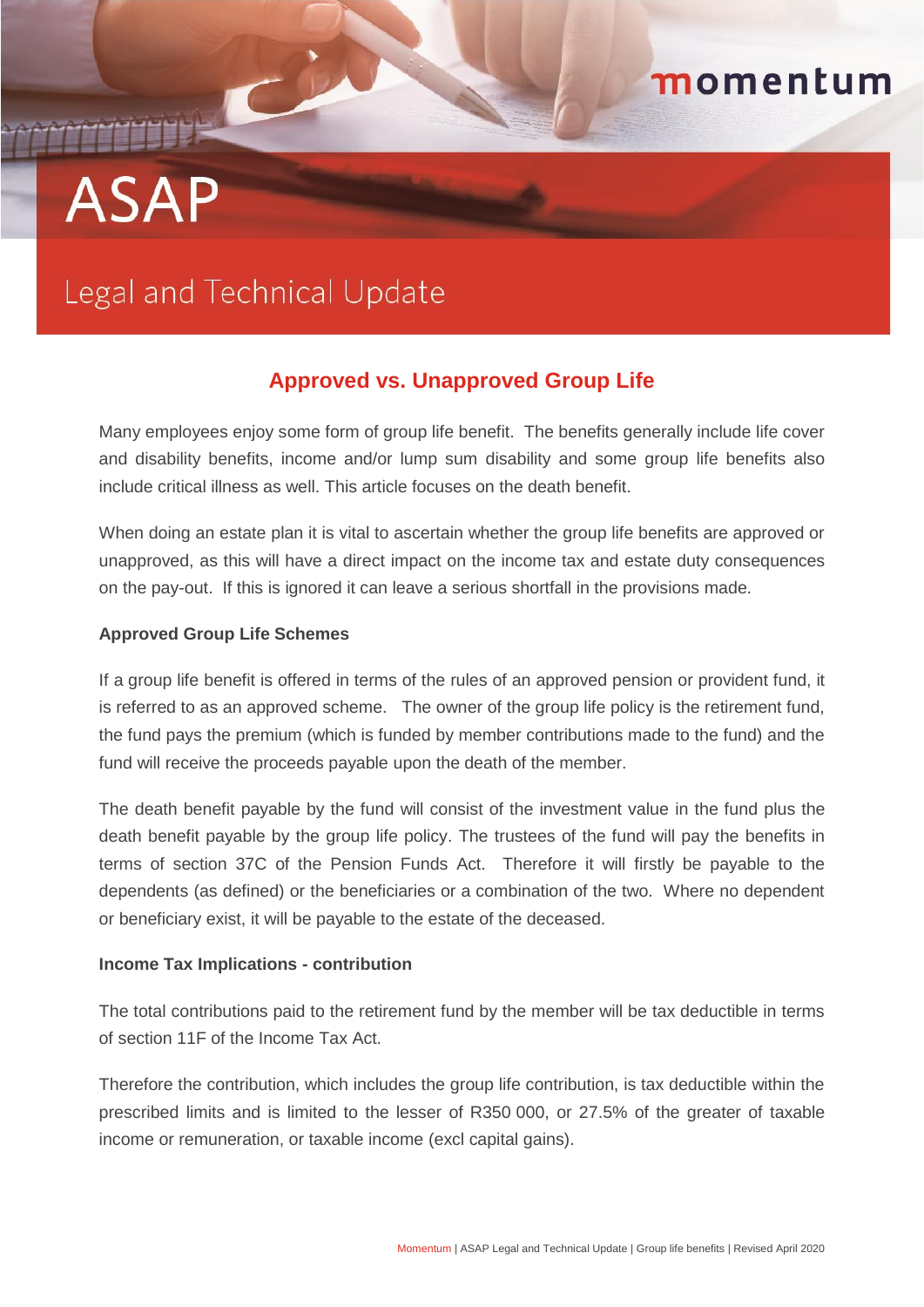#### **Income Tax Implications – proceeds**

Upon the death of the member the dependents/beneficiaries will have the option of taking the death benefit as a lump sum or to transfer it to a compulsory annuity or a combination of the two. (The death benefit is made up of the investment value in the fund and the proceeds from the approved group life policy.)

Where a lump sum is selected, it is deemed that the lump sum was received by the deceased the day immediately prior to death and therefore taxable in the hands of the deceased. The table applicable to retirement/death will apply and all prior retirement fund lump sums received by the deceased will be taken into account when determining the tax payable.

The amount transferred to the compulsory annuity will not be subject to tax, however, the income paid by the annuity will be fully taxable in the hands of the dependent/beneficiary.

#### **Estate Duty Implications**

In terms of section 3(2)(i) of the Estate Duty Act, death benefits payable by an approved fund will be exempt from estate duty.

#### **Unapproved Group Life Schemes**

Unapproved group life schemes refer to death benefits provided under an insurance contract that exists separate from any retirement fund. In general the employer takes out an insurance contract on the life of the employee. If a beneficiary is noted on the policy the death benefit will be paid to that beneficiary directly. Where no beneficiary is nominated the proceeds will be payable to the employer (as the policyholder) and the employer will then pay it to the estate of the employee.

The Pension Fund Act does not apply to this group life benefit and therefore section 37C is not applicable.

#### **Income Tax Implications - contributions**

Where the employer contributes to the unapproved policy on behalf of the employee, Section 11(w)(i) of the Income Tax Act will apply.

Therefore, the employer will enjoy a tax deduction in respect of the contribution made on behalf of the employee, on condition that this amount is included in the employee's gross income as a fringe benefit. Therefore the employee will pay income tax on the contribution made.